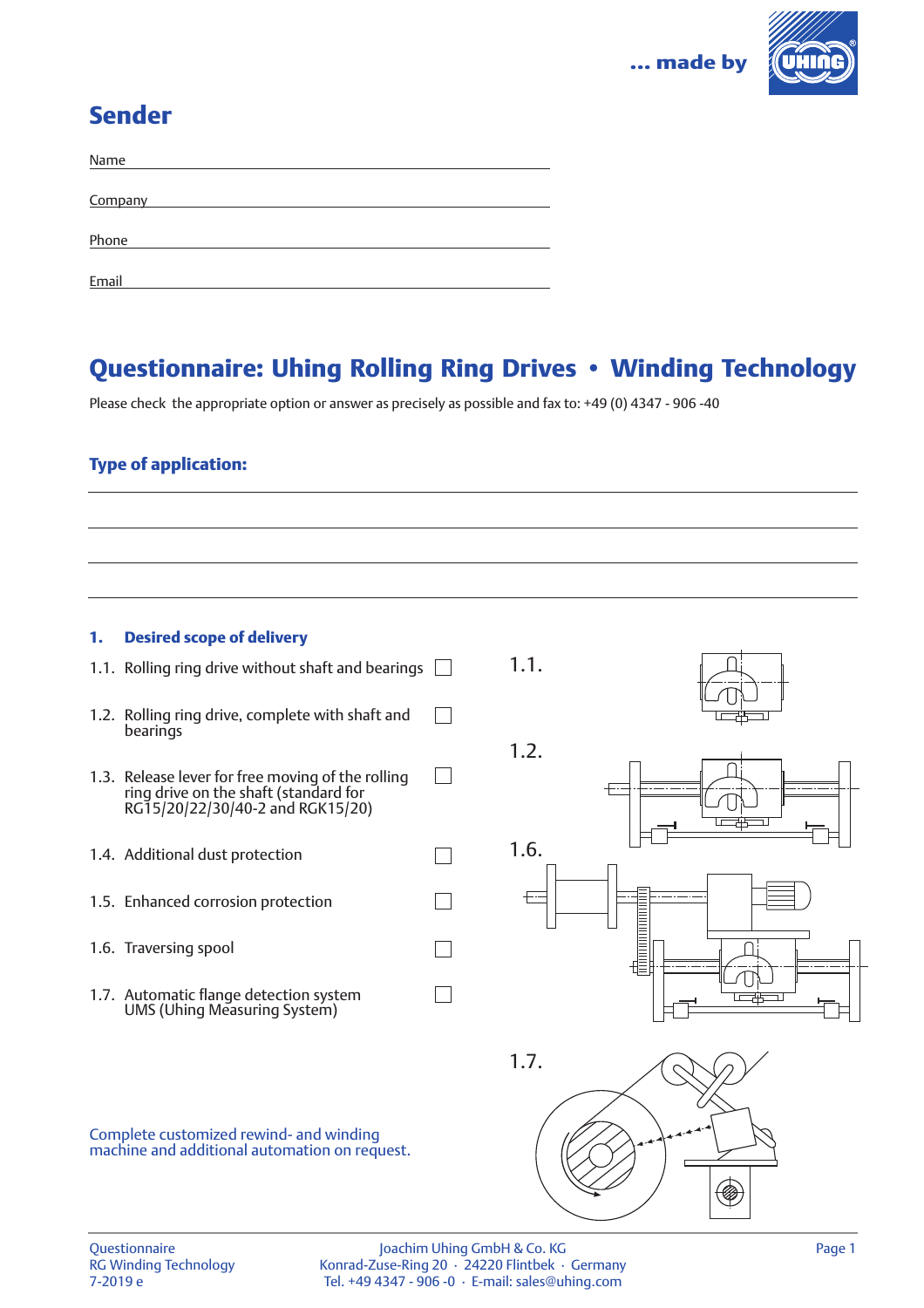



Fzug -

Vw

╨

### 2. Material to be wound

| 2.1 | <b>Shape</b>            |                     |                                           |   |     |       | a |
|-----|-------------------------|---------------------|-------------------------------------------|---|-----|-------|---|
|     | 2.1.1                   | Round $\Rightarrow$ |                                           | d | $=$ | [mm]  |   |
|     | 2.1.2                   | Flat                | $\Rightarrow$                             | a | $=$ | [mm]  |   |
|     |                         |                     |                                           | b | $=$ | [mm]  |   |
|     | 2.2 Material            |                     |                                           |   |     |       |   |
|     | 2.3 Tension force Fzug: |                     |                                           |   |     | [N]   |   |
|     |                         |                     | 2.4 Speed of the material to be wound Vw: |   |     | [m/s] | O |
|     |                         |                     |                                           |   |     |       | O |

#### 3. Spool



#### 4. Parameters

- 4.1 Dimension  $A =$  \_\_\_\_\_\_\_ [mm]
- 4.2 Dimension B =  $\frac{1}{2}$  [mm]



4.3 What is the entire mass (except RG) to be moved linear?

 $m =$   $[kg]$ 

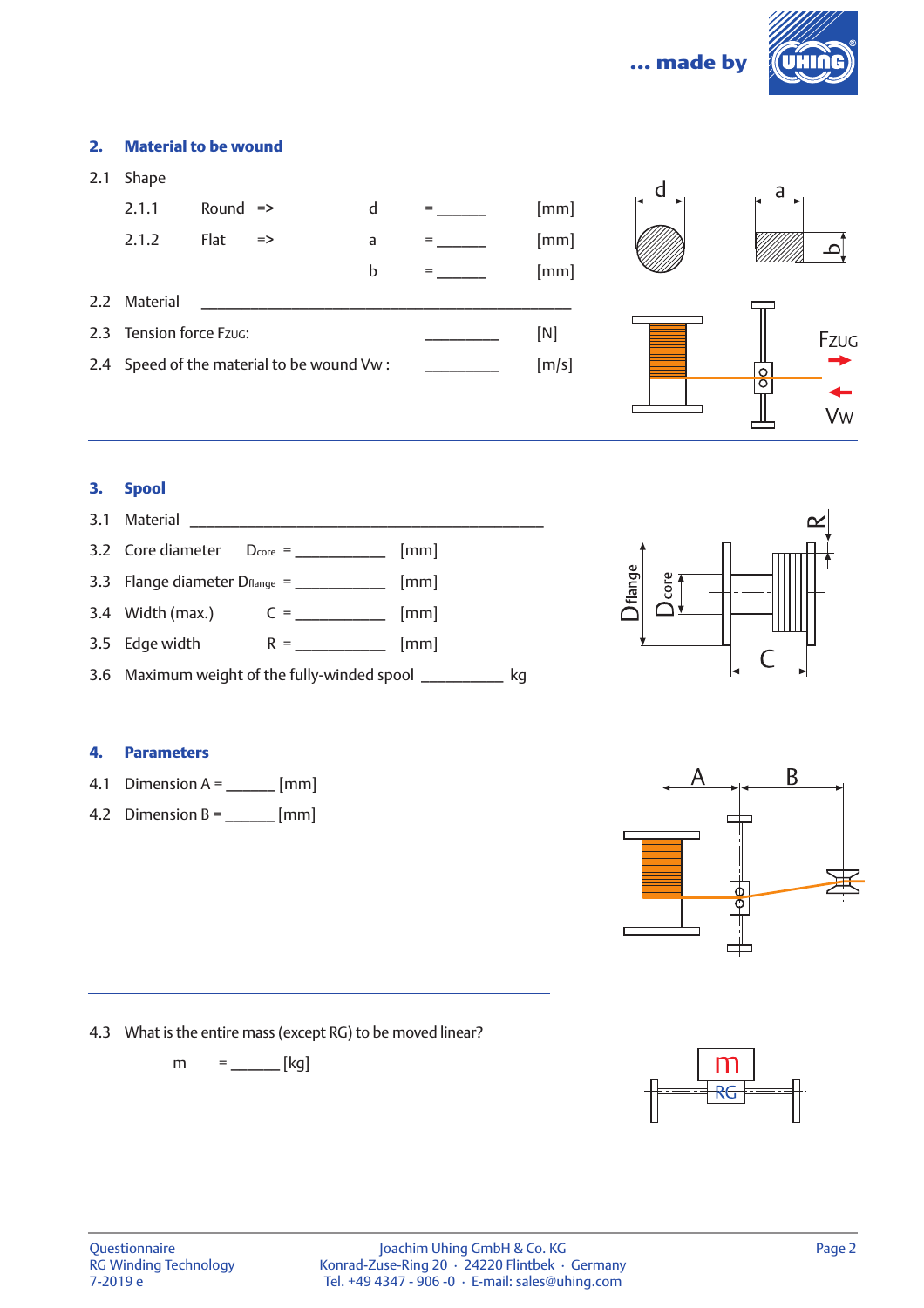... made by



| 4.4 Has the mass a separate carriage?<br>No<br>Distance of the center of gravity of the mass from<br>the shaft middle in direction<br>$=$ ________ [mm]<br>X<br>$=$ ________ [mm]<br>Y |                                      |   |                            |
|----------------------------------------------------------------------------------------------------------------------------------------------------------------------------------------|--------------------------------------|---|----------------------------|
| Yes, with<br>sleeve bearings<br>roller bearings                                                                                                                                        |                                      | m |                            |
| 4.5 Pitch = feed per revolution of spool<br>Maximum pitch<br>4.5.1<br>4.5.2 Minimum pitch                                                                                              | [mm]<br>[mm]<br>dmin = $\frac{1}{2}$ |   | $d$ <sub>max</sub><br>dmin |
| 4.6 Installation position<br>Horizontal<br>Vertical                                                                                                                                    |                                      |   |                            |
| 4.7 Ambient temperature<br>$t =$ [°C]                                                                                                                                                  |                                      |   |                            |
| 4.8 Average operation/day = $\frac{1}{1}$ [h]                                                                                                                                          |                                      |   |                            |